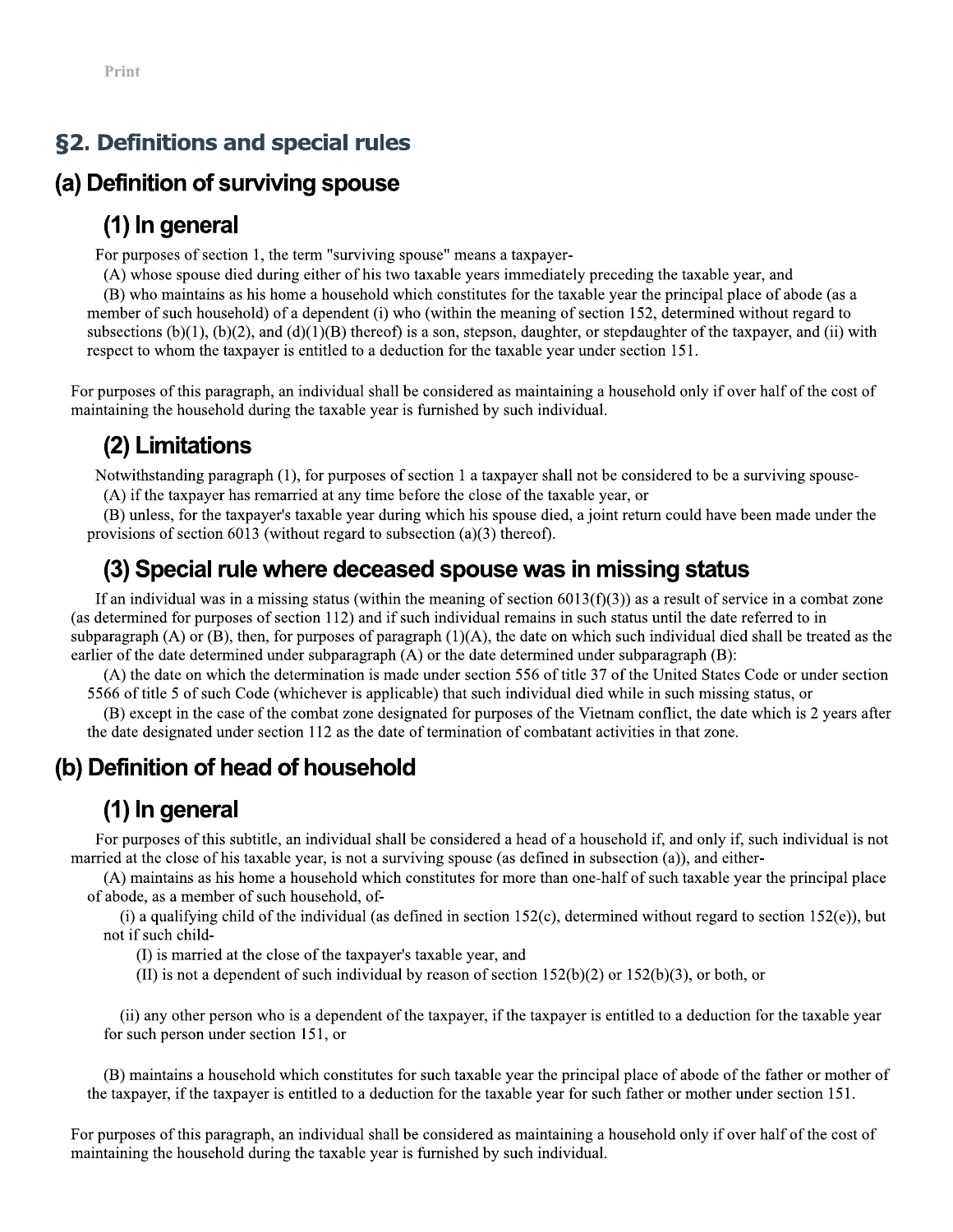# (2) Determination of status

For purposes of this subsection-

(A) an individual who is legally separated from his spouse under a decree of divorce or of separate maintenance shall not be considered as married:

(B) a taxpayer shall be considered as not married at the close of his taxable year if at any time during the taxable year his spouse is a nonresident alien; and

(C) a taxpayer shall be considered as married at the close of his taxable year if his spouse (other than a spouse described in subparagraph (B)) died during the taxable year.

# (3) Limitations

Notwithstanding paragraph (1), for purposes of this subtitle a taxpayer shall not be considered to be a head of a household-(A) if at any time during the taxable year he is a nonresident alien; or

- (B) by reason of an individual who would not be a dependent for the taxable year but for-
	- (i) subparagraph  $(H)$  of section 152(d)(2), or
	- (ii) paragraph  $(3)$  of section 152 $(d)$ .

# (c) Certain married individuals living apart

For purposes of this part, an individual shall be treated as not married at the close of the taxable year if such individual is so treated under the provisions of section 7703(b).

# (d) Nonresident aliens

In the case of a nonresident alien individual, the taxes imposed by sections 1 and 55 shall apply only as provided by section 871 or 877.

# (e) Cross reference

# For definition of taxable income, see section 63.

(Aug. 16, 1954, ch. 736, 68A Stat. 8; Pub. L. 88–272, title I, 8112(b), Feb. 26, 1964, 78 Stat. 24; Pub. L. 91–172, title VIII, §803(b), Dec. 30, 1969, 83 Stat. 682; Pub. L. 93–597, §3(b), Jan. 2, 1975, 88 Stat. 1951; Pub. L. 94–455, title XIX, §1901(a)(1), (b)(9), Oct. 4, 1976, 90 Stat. 1764, 1795; Pub. L. 94–569, §3(a), Oct. 20, 1976, 90 Stat. 2699; Pub. L. 97–448, title III, §307(a), Jan. 12, 1983, 96 Stat. 2407; Pub. L. 98-369, div. A, title IV, §423(c)(2), July 18, 1984, 98 Stat. 801; Pub. L. 99-514, title XIII, §1301(j)(10), title XVII, §1708(a)(1), Oct. 22, 1986, 100 Stat. 2658, 2782; Pub. L. 100–647, title I, §1007(g)(13)(A), Nov. 10, 1988, 102 Stat. 3436; Pub. L. 108-311, title II, §§202, 207(1), Oct. 4, 2004, 118 Stat. 1175, 1177; Pub. L. 109-135, title IV, §412(a), Dec. 21, 2005, 119 Stat. 2636.)

# **Amendments**

**2005**-Subsec. (b)(2)(C). Pub. L. 109–135 substituted "subparagraph (B)" for "subparagraph (C)".

**2004**-Subsec. (a)(1)(B)(i). Pub. L. 108–311, §207(1), inserted ", determined without regard to subsections (b)(1), (b)(2), and  $(d)(1)(B)$  thereof" after "section 152".

Subsec.  $(b)(1)(A)(i)$ . Pub. L. 108–311, §202(a), amended cl. (i) generally. Prior to amendment, cl. (i) read as follows: "a son, stepson, daughter, or stepdaughter of the taxpayer, or a descendant of a son or daughter of the taxpayer, but if such son, stepson, daughter, stepdaughter, or descendant is married at the close of the taxpayer's taxable year, only if the taxpayer is entitled to a deduction for the taxable year for such person under section 151 (or would be so entitled but for paragraph (2) or (4) of section  $152(e)$ , or".

Subsec. (b)(2). Pub. L.  $108-311$ ,  $\S 202(b)(1)$ , redesignated subpars. (B) to (D) as (A) to (C), respectively, and struck out former subpar. (A) which read as follows: "a legally adopted child of a person shall be considered a child of such person by blood:".

Subsec.  $(b)(3)(B)(i)$ , (ii). Pub. L. 108–311, §202(b)(2), amended cls. (i) and (ii) generally. Prior to amendment, cls. (i) and (ii) read as follows:

"(i) paragraph  $(9)$  of section 152(a), or

"(ii) subsection (c) of section 152."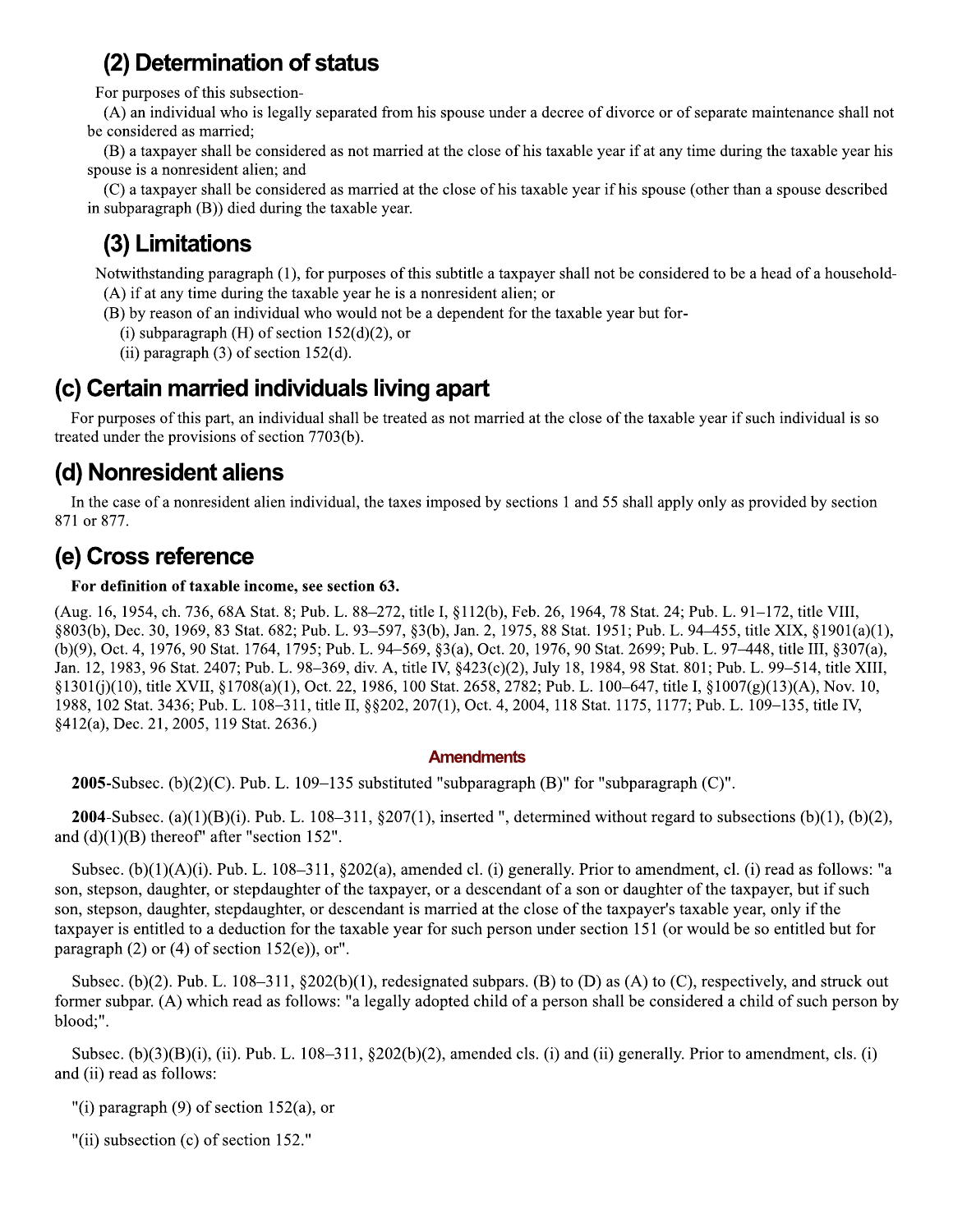1988-Subsec. (d). Pub. L. 100–647 substituted "the taxes imposed by sections 1 and 55" for "the tax imposed by section  $1$ ".

**1986**-Subsec. (a)(3)(B). Pub. L. 99–514, §1708(a)(1), amended subpar. (B) generally. Prior to amendment, subpar. (B) read as follows: "the date which is-

"(i) December 31, 1982, in the case of service in the combat zone designated for purposes of the Vietnam conflict, or

"(ii) 2 years after the date designated under section 112 as the date of termination of combatant activities in that zone, in the case of any combat zone other than that referred to in clause (i)."

Subsec. (c). Pub. L. 99–514, §1301(j)(10), substituted "section 7703(b)" for "section 143(b)".

1984-Subsec. (b)(1)(A). Pub. L.  $98-369$ ,  $$423(c)(2)(A)$ , substituted "which constitutes for more than one-half of such taxable year" for "which constitutes for such taxable year".

Subsec. (b)(1)(A)(i). Pub. L. 98–369, §423(c)(2)(B), inserted "(or would be so entitled but for paragraph (2) or (4) of section  $152(e)$ ".

**1983**-Subsec. (a)(3)(B)(i). Pub. L. 97–448 substituted "December 31, 1982" for "January 2, 1978".

1976-Subsec. (a)(3)(B). Pub. L. 94–569 substituted "the date which is" for "the date which is 2 years after" in provisions preceding cl. (i), substituted "January 2, 1978" for "the date of the enactment of this paragraph" in cl. (i), and substituted "2 years after the date" for "the date" in cl. (ii).

Subsec.  $(b)(3)(B)(ii)$ . Pub. L. 94–455, §1901(b)(9), redesignated cl. (iii) as (ii) and struck out former cl. (ii) which provided that an individual who was a dependent solely by reason of par.  $(10)$  of section 152(a) would not be considered as a head of a household.

Subsec. (c). Pub. L. 94–455,  $\S1901(a)(1)$ , substituted "shall be treated as not married at the close of the taxable year" for "shall not be considered as married".

1975-Subsec. (a)(3). Pub. L. 93–597 added par. (3).

**1969**-Subsec. (a). Pub. L.  $91-172$  redesignated subsec. (b) as (a). See sec. 1(a) of this title.

Subsec. (b). Pub. L.  $91-172$  redesignated provisions of former section  $1(b)(2)$  to (4) of this title as subsec. (b). Former subsec. (b) redesignated (a), with minor changes.

Subsec. (c). Pub. L.  $91-172$  added subsec. (c).

Subsec. (d). Pub. L. 91–172 redesignated as subsec. (d) provisions of former section 1(d) with minor changes.

Subsec. (e). Pub. L. 91–172 redesignated as subsec. (e) provisions of former section 1(e).

1964-Subsec. (a). Pub. L. 88–272 inserted reference to section 141.

## **Effective Date of 2004 Amendment**

Pub. L. 108–311, title II, §208, Oct. 4, 2004, 118 Stat. 1178, provided that: "The amendments made by this title [amending this section and sections 21, 24, 25B, 32, 42, 51, 72, 105, 120, 125, 129, 132, 151 to 153, 170, 213, 220, 221, 529, 2032A, 2057, 7701, 7702B, and 7703 of this title] shall apply to taxable years beginning after December 31, 2004."

## **Effective Date of 1988 Amendment**

Amendment by Pub. L. 100–647 effective, except as otherwise provided, as if included in the provision of the Tax Reform Act of 1986, Pub. L. 99–514, to which such amendment relates, see section 1019(a) of Pub. L. 100–647, set out as a note under section 1 of this title.

## **Effective Date of 1986 Amendment**

Amendment by section  $1301(j)(10)$  of Pub. L. 99–514 applicable to bonds issued after Aug. 15, 1986, except as otherwise provided, see sections 1311 to 1318 of Pub. L. 99–514, set out as an Effective Date; Transitional Rules note under section 141 of this title.